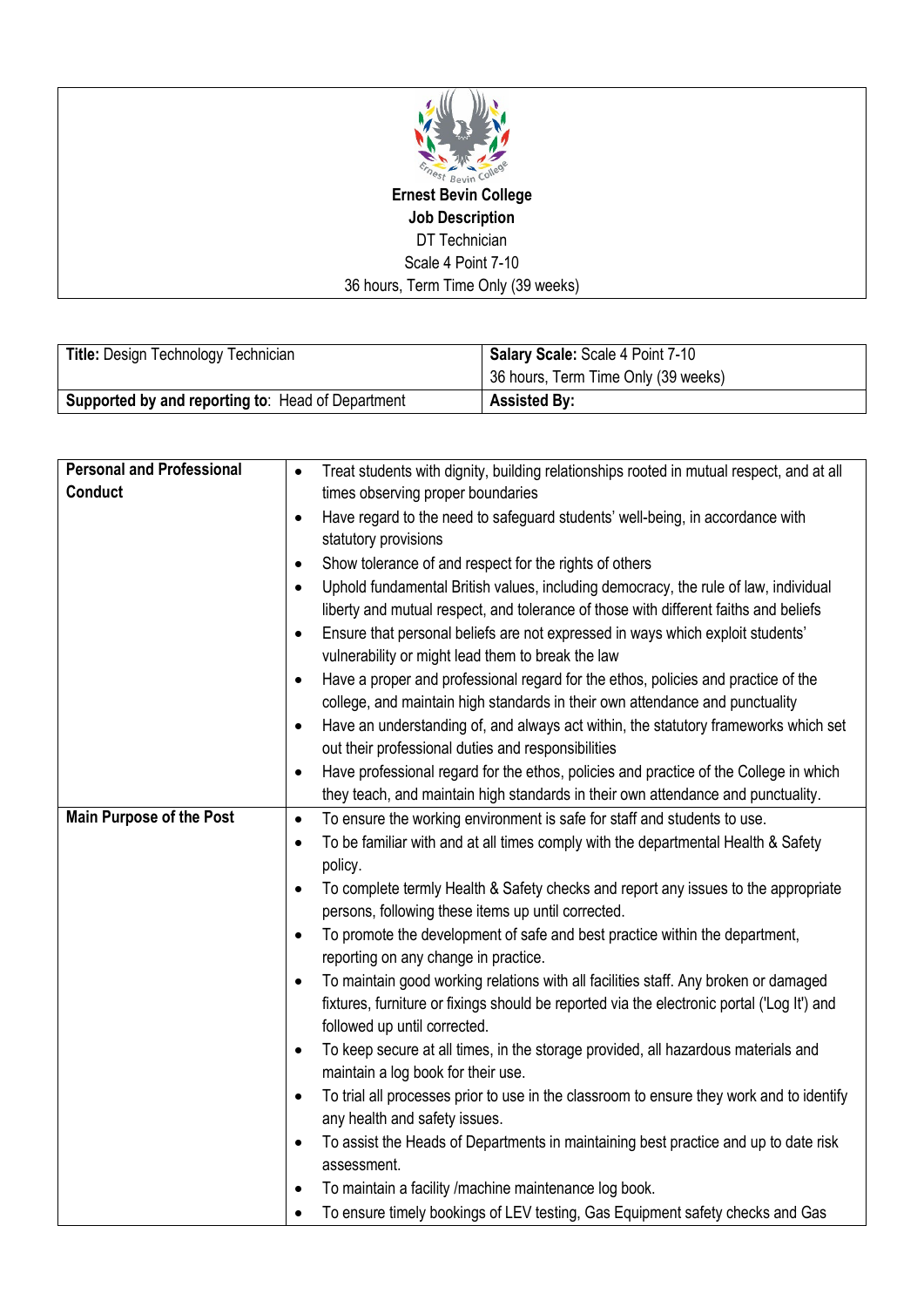|                     |                                          | Safe certification.<br>Together with the Head of Departments, to plan and implement improved internal<br>organisational systems to promote an efficient and safe working environment.<br>Offer support to Art Technician when required.                                                                                                                                                                                                                                                                                                                                                                                                                                                              |
|---------------------|------------------------------------------|------------------------------------------------------------------------------------------------------------------------------------------------------------------------------------------------------------------------------------------------------------------------------------------------------------------------------------------------------------------------------------------------------------------------------------------------------------------------------------------------------------------------------------------------------------------------------------------------------------------------------------------------------------------------------------------------------|
| <b>Safeguarding</b> | $\bullet$<br>$\bullet$<br>$\bullet$<br>٠ | To be fully aware of and understand the duties and responsibilities arising from the<br>Children Act 2004 and Working Together in relation to child protection and<br>safeguarding children and young people as this applies to the worker's role within the<br>organisation<br>To also be fully aware of the principles of safeguarding as they apply to vulnerable<br>adults in relation to the worker's role<br>To ensure that the worker's line manager is made aware and kept fully informed of<br>any concerns which the worker may have in relation to safeguarding and/or child<br>protection<br>Develop constructive relationships and communicate with other agencies and<br>professionals |

This job description does not direct the particular amount of time to be spent on carrying out the above duties and responsibilities and no part of it may be so construed. This job description is not necessarily a comprehensive definition of the post. It will be reviewed at least once a year and may be subject to modification or amendments at any time after consultation with the post holder. Employees will be expected to comply with any reasonable request from the Principal to undertake work of a similar level that is within your grade but not specified in this job description.

**March 2022**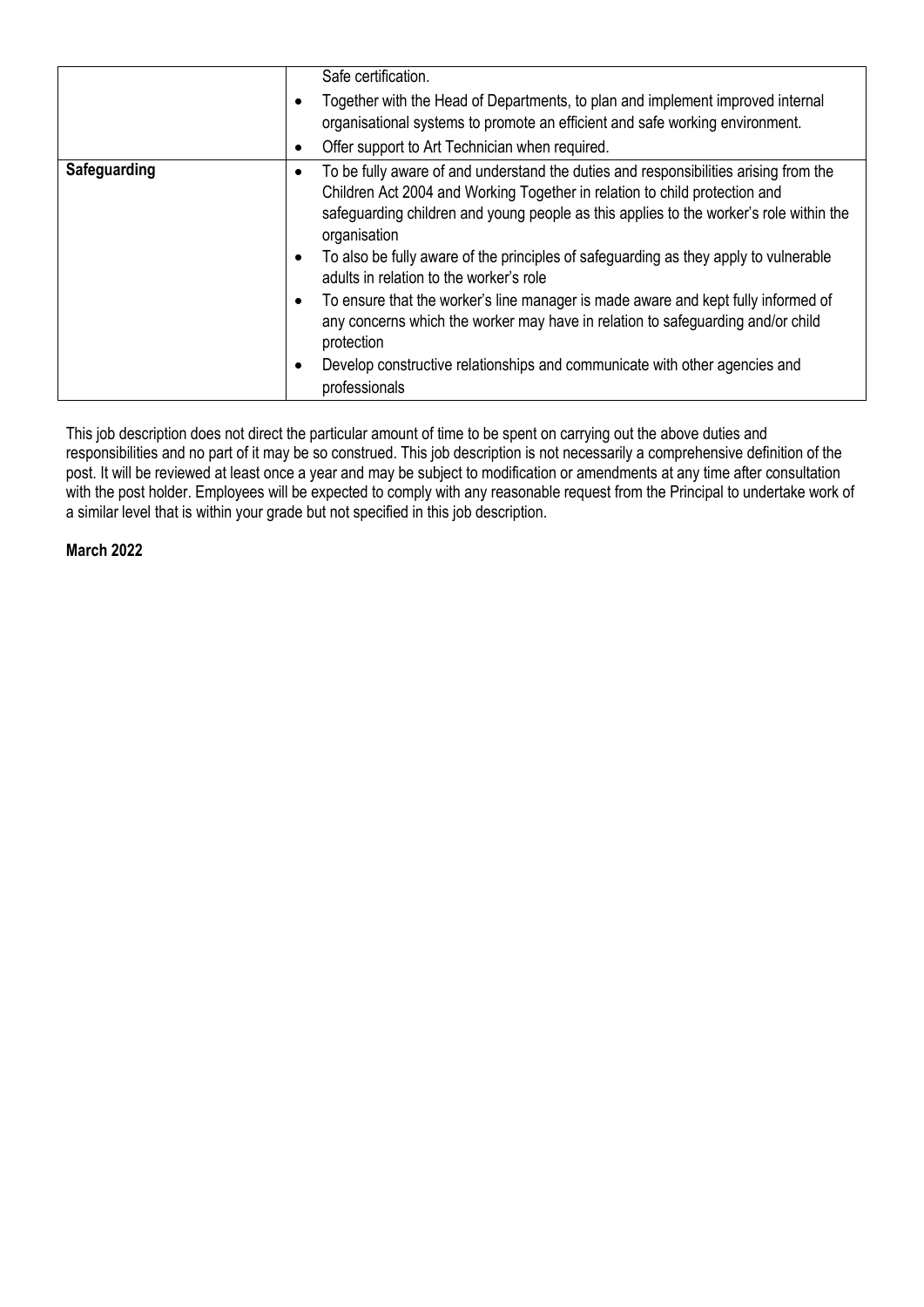## **Ernest Bevin College**



**Person Specification Art and DT Technician Salary:** Scale 4 Point 7-10 36 hours, Term Time Only (39 weeks)

Reporting to: Head of Department

| <b>CRITERIA</b>                                            | <b>ESSENTIAL</b>                                                                                                                                                                                                                                                                                                                                                                                                                                                                                                                 | <b>DESIRABLE</b>                                                                                                                                                                                                |
|------------------------------------------------------------|----------------------------------------------------------------------------------------------------------------------------------------------------------------------------------------------------------------------------------------------------------------------------------------------------------------------------------------------------------------------------------------------------------------------------------------------------------------------------------------------------------------------------------|-----------------------------------------------------------------------------------------------------------------------------------------------------------------------------------------------------------------|
| <b>QUALIFICATIONS</b>                                      | GCSE Maths and English at grade C or<br>$\bullet$<br>above, or equivalent                                                                                                                                                                                                                                                                                                                                                                                                                                                        | Evidence of additional qualifications<br>$\bullet$                                                                                                                                                              |
| <b>EXPERIENCE</b>                                          | Experience in handling workshop<br>$\bullet$<br>equipment, tools, machinery and<br>materials.<br>Depending on your experience and<br>$\bullet$<br>certification, you may need either initial or<br>refresher training: Initial training is<br>required by those with little or no previous<br>experience or certification on specific<br>training standards.<br>Good knowledge and passion for Design<br>Technology                                                                                                              | Experience of working within a school or<br>$\bullet$<br>College<br>Experience of PAT testing<br>Registered Design and Technology Health<br>and Safety accreditation.<br>Working with young people<br>$\bullet$ |
| <b>KNOWLEDGE AND</b><br><b>SKILLS</b>                      | A good working knowledge of workshop<br>$\bullet$<br>equipment and machinery used in D&T.<br>Knowledge of Health and Safety<br>$\bullet$<br>procedures and CLEAPPS regulations,<br>and how to ensure they are adhered to.<br>Able to contribute effectively to ensure the<br>$\bullet$<br>technical success of department and<br>faculty.<br>Good literacy, ICT and numeracy skills<br>$\bullet$<br>Good organisational skills.<br>$\bullet$<br>Awareness of responsibility towards the<br>$\bullet$<br>safeguarding of students | Knowledge of GCSE and A level practical<br>requirements                                                                                                                                                         |
| PERSONAL QUALITIES<br><b>AND</b><br><b>CHARACTERISTICS</b> | Energy, enthusiasm and stamina<br>$\bullet$<br>Flexibility and determination<br>$\bullet$<br>Ability to work under pressure, meet<br>deadlines, and establish positive<br>relationships with students, staff and<br>outside agencies<br>Proactive, charismatic and inspirational<br>leader<br>Ability to stay calm when dealing with<br>potentially difficult situations.<br>Commitment to the promotion of equal                                                                                                                |                                                                                                                                                                                                                 |